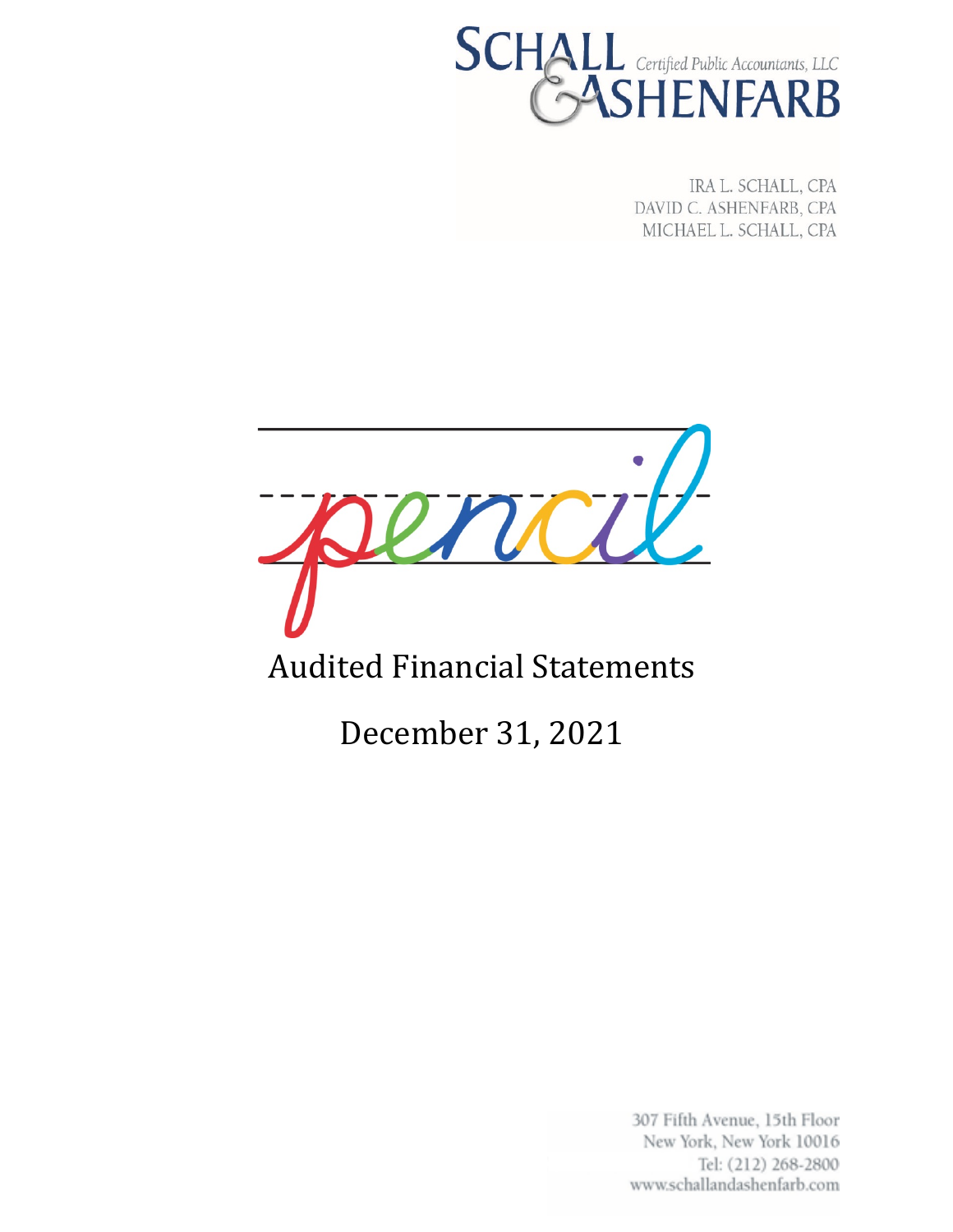

IRA L. SCHALL, CPA DAVID C. ASHENFARB, CPA MICHAEL L. SCHALL, CPA

#### **INDEPENDENT AUDITORS' REPORT**

To the Board of Directors of Pencil, Inc.

### *Opinion*

We have audited the accompanying financial statements of Pencil, Inc. ("Pencil"), which comprise the statement of financial position as of December 31, 2021, and the related statements of activities, functional expenses, and cash flows for the year then ended, and the related notes to the financial statements.

In our opinion, the accompanying financial statements present fairly, in all material respects, the financial position of Pencil as of December 31, 2021, and the changes in its net assets and its cash flows for the year then ended in accordance with accounting principles generally accepted in the United States of America.

### *Basis for Opinion*

We conducted our audit in accordance with auditing standards generally accepted in the United States of America (GAAS). Our responsibilities under those standards are further described in the Auditors' Responsibilities for the Audit of the Financial Statements section of our report. We are required to be independent of Pencil and to meet our other ethical responsibilities in accordance with the relevant ethical requirements relating to our audit. We believe that the audit evidence we have obtained is sufficient and appropriate to provide a basis for our audit opinion.

### *Responsibilities of Management for the Financial Statements*

Management is responsible for the preparation and fair presentation of these financial statements in accordance with accounting principles generally accepted in the United States of America and for the design, implementation, and maintenance of internal control relevant to the preparation and fair presentation of financial statements that are free from material misstatement, whether due to fraud or error.

In preparing the financial statements, management is required to evaluate whether there are conditions or events, considered in the aggregate, that raise substantial doubt about Pencil's ability to continue as a going concern within one year after the date that the financial statements are available to be issued.

### *Auditors' Responsibility for the Audit of the Financial Statements*

Our objectives are to obtain reasonable assurance about whether the financial statements as a whole are free from material misstatement, whether due to fraud or error, and to issue an auditors' report that includes our opinion. Reasonable assurance is a high level of assurance but is not absolute assurance and therefore is not a guarantee that an audit conducted in accordance with generally accepted auditing standards will always detect a material misstatement when it exists. The risk of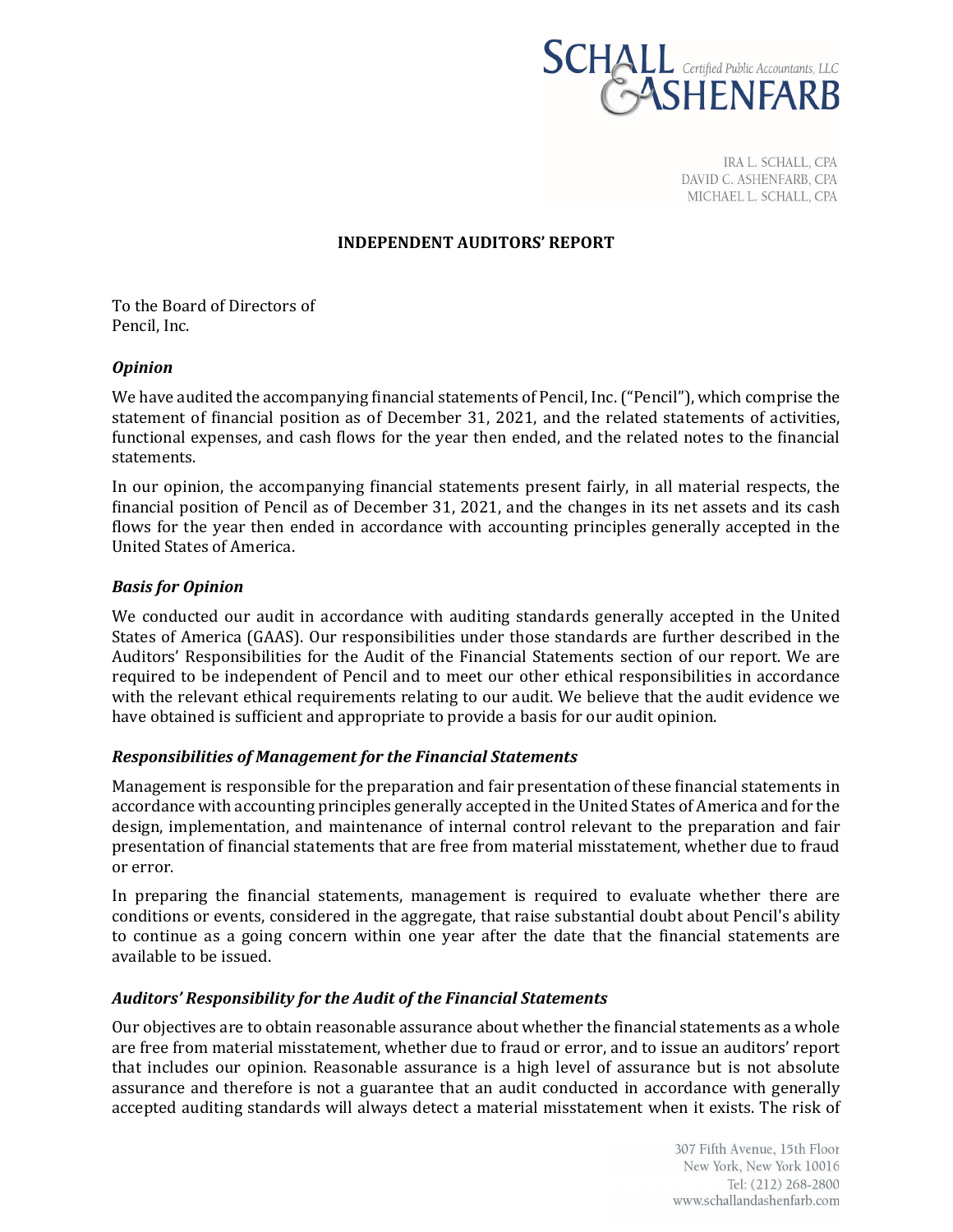not detecting a material misstatement resulting from fraud is higher than for one resulting from error, as fraud may involve collusion, forgery, intentional omissions, misrepresentations, or the override of internal control. Misstatements are considered material if, individually or in the aggregate, they could reasonably be expected to influence the economic decisions of users on the basis of these financial statements.

In performing an audit in accordance with generally accepted auditing standards, we:

- Exercise professional judgment and maintain professional skepticism throughout the audit.
- Identify and assess the risks of material misstatement of the financial statements, whether due to fraud or error, and design and perform audit procedures responsive to those risks. Such procedures include examining, on a test basis, evidence regarding the amounts and disclosures in the financial statements.
- Obtain an understanding of internal control relevant to the audit in order to design audit procedures that are appropriate in the circumstances, but not for the purpose of expressing an opinion on the effectiveness of Pencil's internal control. Accordingly, no such opinion is expressed.
- Evaluate the appropriateness of accounting policies used and the reasonableness of significant accounting estimates made by management, as well as evaluate the overall presentation of the financial statements.
- Conclude whether, in our judgment, there are conditions or events, considered in the aggregate, that raise substantial doubt about Pencil's ability to continue as a going concern for a reasonable period of time.

We are required to communicate with those charged with governance regarding, among other matters, the planned scope and timing of the audit, significant audit findings, and certain internal control related matters that we identified during the audit.

## *Report on Summarized Comparative Information*

We have previously audited Pencil's 2020 financial statements, and we expressed an unmodified audit opinion on those audited financial statements in our report dated March 23, 2021. In our opinion, the summarized comparative information presented herein as of and for the year ended December 31, 2020 is consistent, in all material respects, with the audited financial statements from which it has been derived.

Schall & Ashenfarb

Certified Public Accountants, LLC

March 30, 2022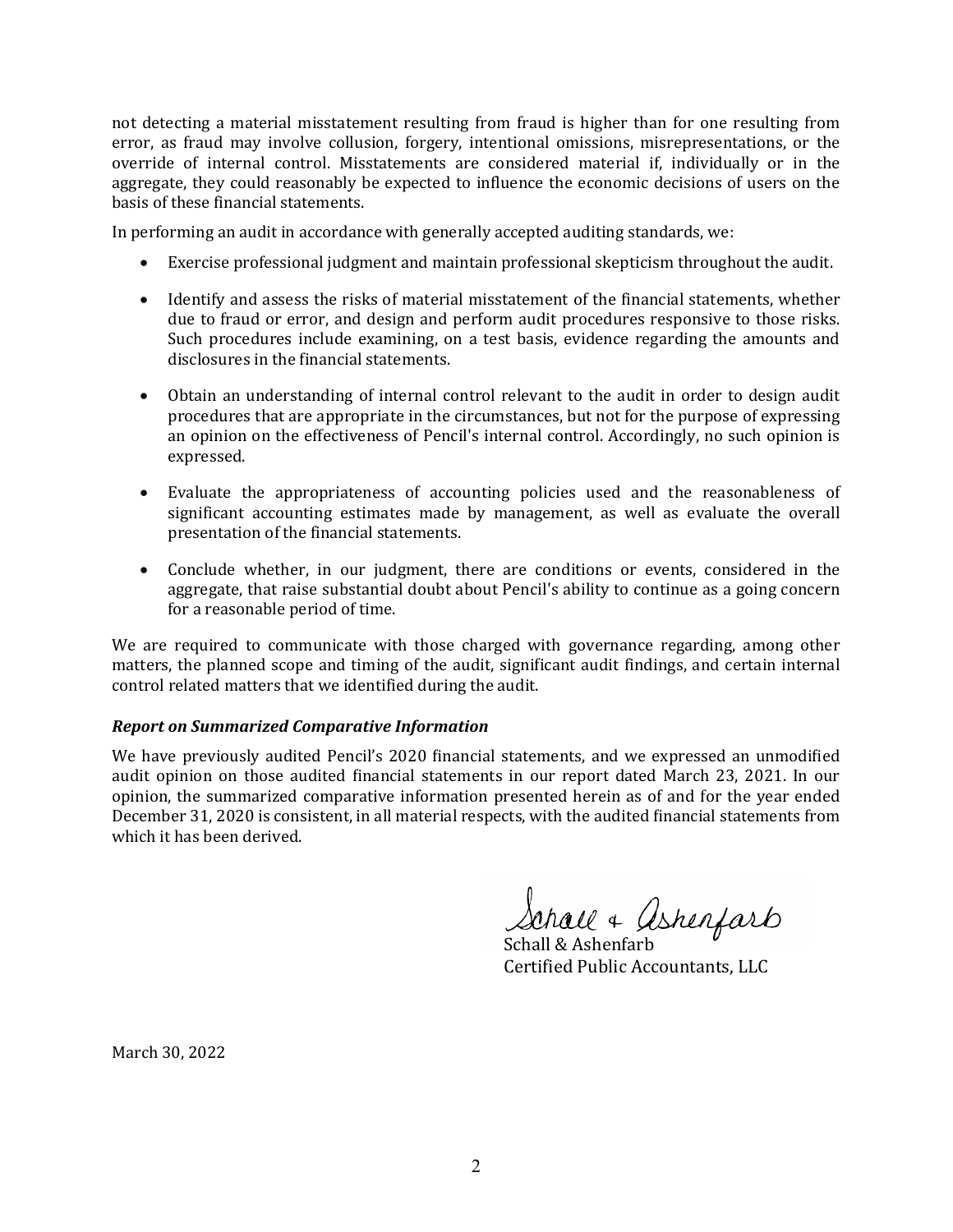# **PENCIL, INC. STATEMENT OF FINANCIAL POSITION AT DECEMBER 31, 2021**

(With comparative totals at December 31, 2020)

|                                       | 12/31/21    | 12/31/20    |
|---------------------------------------|-------------|-------------|
| <b>Assets</b>                         |             |             |
| Cash and cash equivalents             | \$365,648   | \$509,667   |
| Investments (Note 3)                  | 1,380,342   | 1,392,003   |
| Government grants receivable          | 184,777     | 44,605      |
| Pledges receivable                    | 417,772     | 181,029     |
| Security deposit                      | 42,667      | 42,667      |
| Fixed assets, net (Note 4)            | 12,121      | 15,671      |
| <b>Total assets</b>                   | \$2,403,327 | \$2,185,642 |
| <b>Liabilities and Net Assets</b>     |             |             |
| Liabilities:                          |             |             |
| Accounts payable and accrued expenses | \$26,543    | \$44,624    |
| Government grant advance              | 0           | 37,800      |
| Deferred rent                         | 16,703      | 19,281      |
| <b>Total liabilities</b>              | 43,246      | 101,705     |
| Net assets:                           |             |             |
| Without donor restrictions            | 1,898,081   | 1,652,937   |
| With donor restrictions (Note 5)      | 462,000     | 431,000     |
| Total net assets                      | 2,360,081   | 2,083,937   |
| Total liabilities and net assets      | \$2,403,327 | \$2,185,642 |

*The attached notes and auditor's report are an integral part of these financial statements.*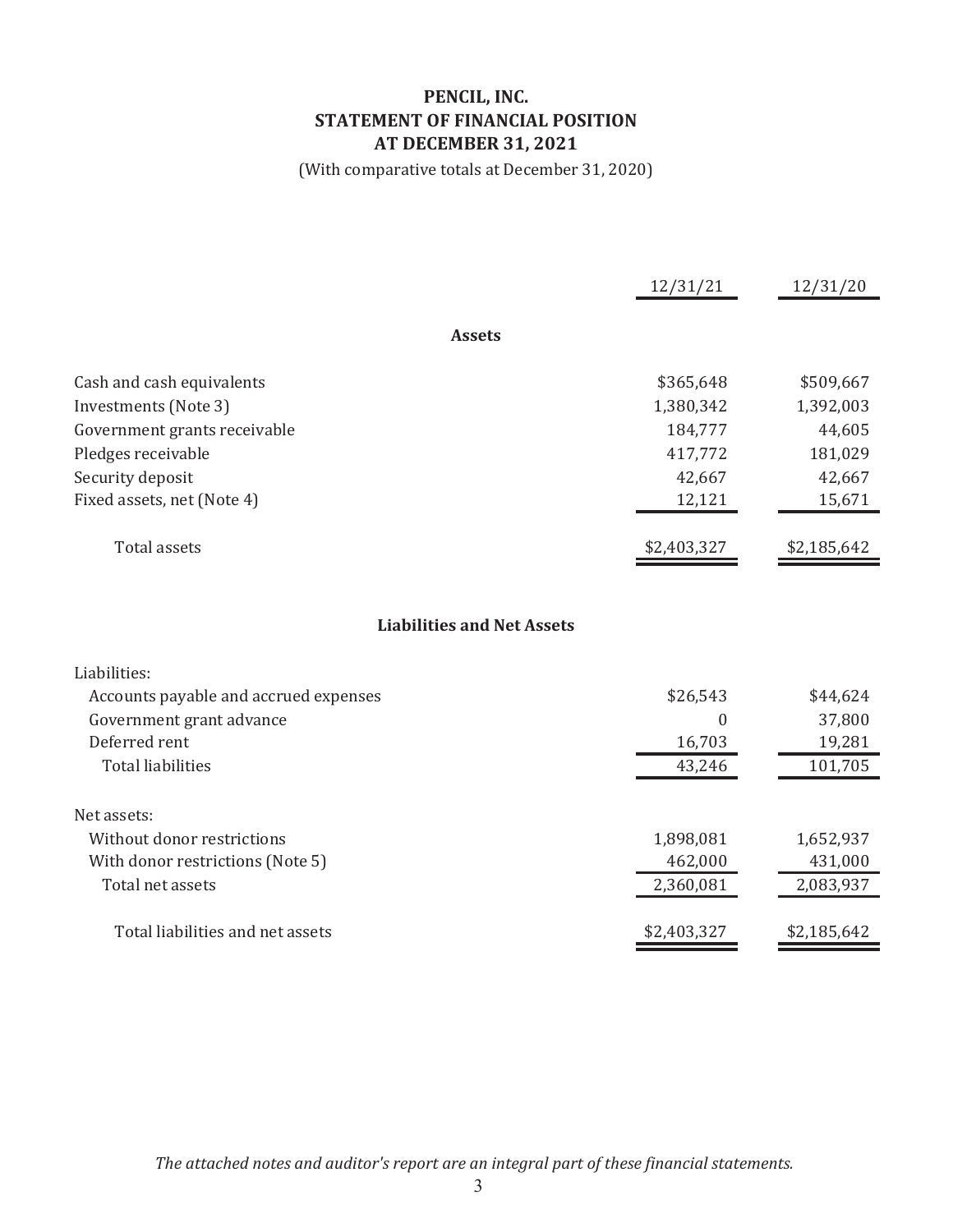# **PENCIL, INC. STATEMENT OF ACTIVITIES FOR THE YEAR ENDED DECEMBER 31, 2021**

(With comparative totals for the year ended December 31, 2020)

|                                                | <b>Net Assets</b><br>Without Donor | Net Assets<br>With Donor | Total            | Total          |
|------------------------------------------------|------------------------------------|--------------------------|------------------|----------------|
|                                                | Restrictions                       | Restrictions             | 12/31/21         | 12/31/20       |
| Public support and revenue:                    |                                    |                          |                  |                |
| Contributions                                  | \$1,577,439                        | \$738,000                | \$2,315,439      | \$2,193,215    |
| Government grants                              | 317,532                            |                          | 317,532          | 247,607        |
| Paycheck Protection Program grant (Note 6)     | 382,485                            |                          | 382,485          | 377,840        |
| In-kind contributions (Note 7)                 | 86,644                             |                          | 86,644           | 215,277        |
| Interest and other income                      | 5,677                              |                          | 5,677            | 9,985          |
| Net assets released from restrictions          | 707,000                            | (707,000)                | $\boldsymbol{0}$ | $\overline{0}$ |
| Total public support and revenue               | 3,076,777                          | 31,000                   | 3,107,777        | 3,043,924      |
| Expenses:                                      |                                    |                          |                  |                |
| Program services                               | 1,928,578                          |                          | 1,928,578        | 2,248,194      |
| Supporting services:                           |                                    |                          |                  |                |
| Management and general                         | 388,035                            |                          | 388,035          | 404,620        |
| Fundraising                                    | 495,098                            |                          | 495,098          | 517,133        |
| Total supporting services                      | 883,133                            | $\boldsymbol{0}$         | 883,133          | 921,753        |
| Total expenses                                 | 2,811,711                          | $\boldsymbol{0}$         | 2,811,711        | 3,169,947      |
| Change in net assets from operating activities | 265,066                            | 31,000                   | 296,066          | (126, 023)     |
| Non-operating activities:                      |                                    |                          |                  |                |
| Gain on sale of investments                    | 34,507                             |                          | 34,507           | 3,165          |
| Unrealized (loss)/gain on investments          | (54, 429)                          |                          | (54, 429)        | 11,158         |
| Total non-operating activities                 | (19, 922)                          | $\boldsymbol{0}$         | (19, 922)        | 14,323         |
| Change in net assets                           | 245,144                            | 31,000                   | 276,144          | (111,700)      |
| Net assets - beginning of year                 | 1,652,937                          | 431,000                  | 2,083,937        | 2,195,637      |
| Net assets - end of year                       | \$1,898,081                        | \$462,000                | \$2,360,081      | \$2,083,937    |

*The attached notes and auditor's report are an integral part of these financial statements.*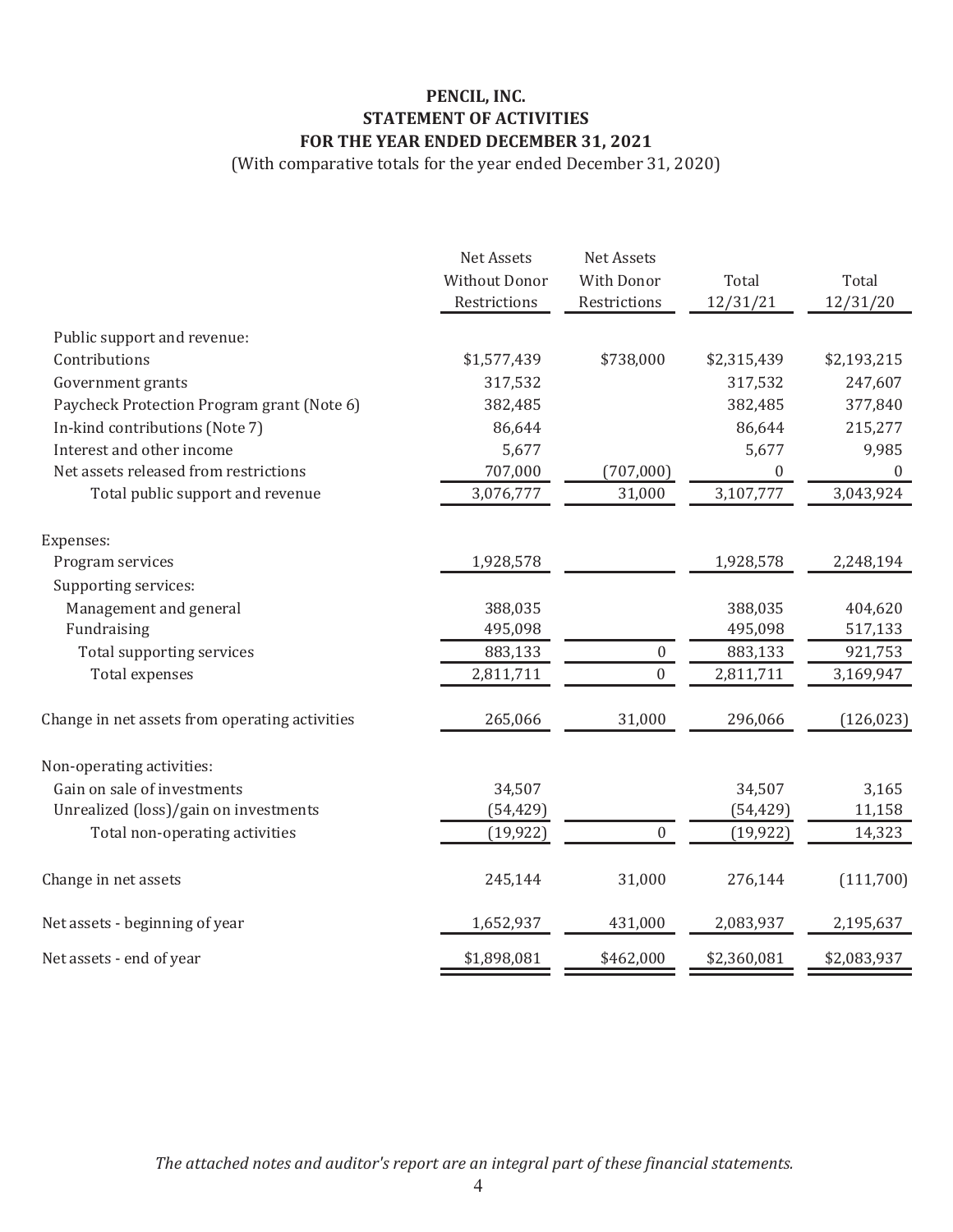## **PENCIL, INC. STATEMENT OF FUNCTIONAL EXPENSES FOR THE YEAR ENDED DECEMBER 31, 2021**

(With comparative totals for the year ended December 31, 2020)

|                                                         | <b>Supporting Services</b> |            |             |            |              |             |
|---------------------------------------------------------|----------------------------|------------|-------------|------------|--------------|-------------|
|                                                         |                            | Management |             | Total      | Total        | Total       |
|                                                         | Program                    | and        |             | Supporting | Expenses     | Expenses    |
|                                                         | Services                   | General    | Fundraising | Services   | 12/31/21     | 12/31/20    |
| Salaries                                                | \$1,205,197                | \$216,353  | \$316,304   | \$532,657  | \$1,737,854  | \$1,899,365 |
| Payroll taxes and benefits                              | 302,194                    | 54,249     | 79,311      | 133,560    | 435,754      | 463,877     |
| Occupancy                                               | 260,384                    | 46,744     | 68,339      | 115,083    | 375,467      | 380,620     |
| Supplies, materials and office expenses                 | 945                        | 170        | 249         | 419        | 1,364        | 1,808       |
| Travel, training and meetings                           |                            |            |             |            |              |             |
| (including in-kind)(Note 7)                             | 10,394                     | 555        | 880         | 1,435      | 11,829       | 25,150      |
| Telephone and information technology                    | 49,237                     | 8,839      | 12,922      | 21,761     | 70,998       | 81,968      |
| Equipment                                               | 15,143                     | 2,718      | 3,974       | 6,692      | 21,835       | 25,555      |
| Depreciation                                            | 6,615                      | 1,187      | 1,736       | 2,923      | 9,538        | 9,611       |
| Professional fees (including in-kind)(Note 7)           |                            | 44,744     |             | 44,744     | 44,744       | 72,589      |
| Consulting (including in-kind) (Note 7)                 | 7,781                      | 751        | 1,098       | 1,849      | 9,630        | 97,553      |
| Insurance                                               | 19,047                     | 3,419      | 4,999       | 8,418      | 27,465       | 26,129      |
| Bank charges and administrative fees                    |                            | 7,220      |             | 7,220      | 7,220        | 6,315       |
| Video and event production (including in-kind) (Note 7) | 50,100                     |            | 4,950       | 4,950      | 55,050       | 52,299      |
| Bad debt expense                                        |                            |            |             | $\Omega$   | $\mathbf{0}$ | 25,500      |
| Other expenses                                          | 1,541                      | 1,086      | 336         | 1,422      | 2,963        | 1,608       |
| Total expenses                                          | \$1,928,578                | \$388,035  | \$495,098   | \$883,133  | \$2,811,711  | \$3,169,947 |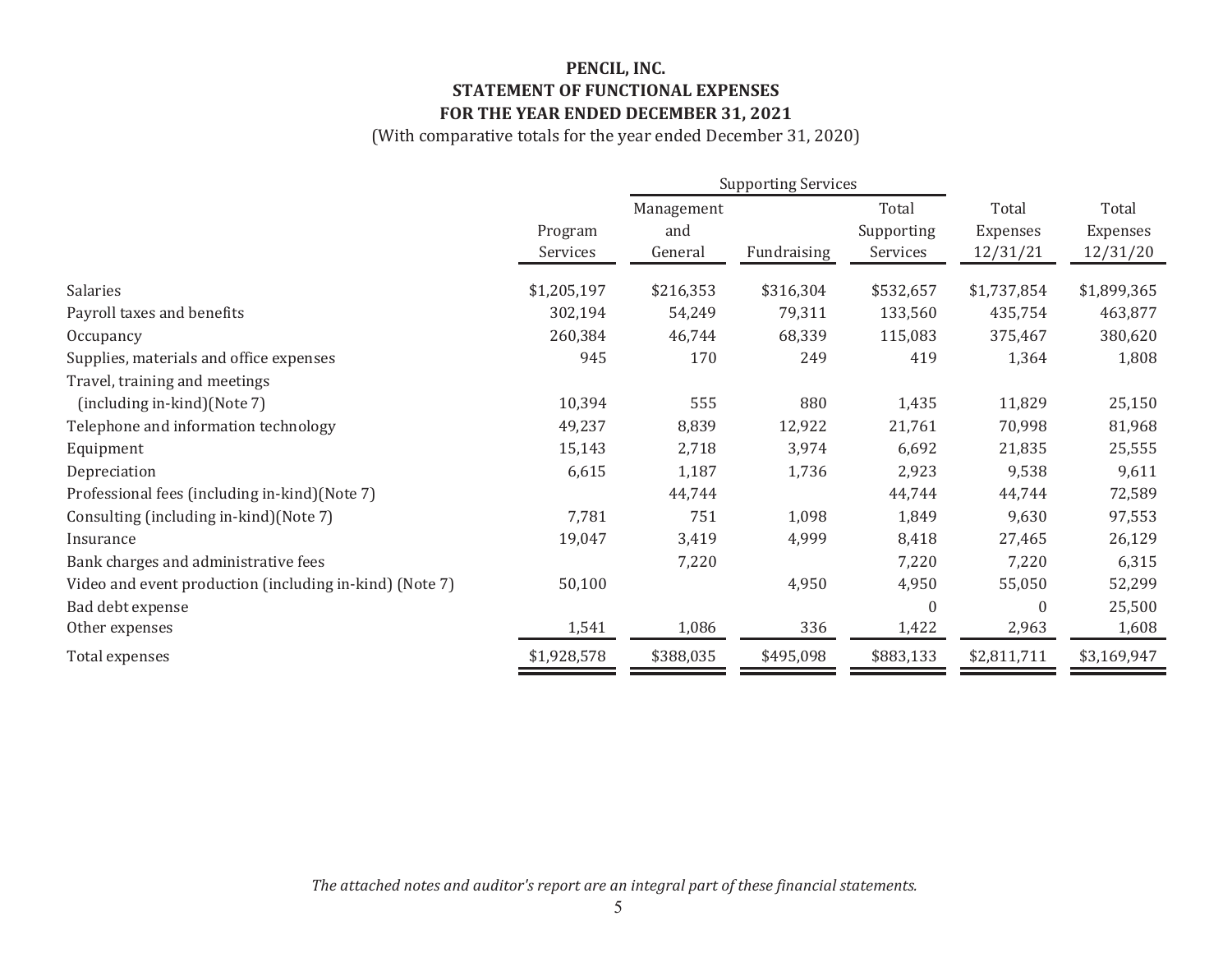# **PENCIL, INC. STATEMENT OF CASH FLOWS FOR THE YEAR ENDED DECEMBER 31, 2021**

(With comparative totals for the year ended December 31, 2020)

|                                                            | 12/31/21   | 12/31/20    |
|------------------------------------------------------------|------------|-------------|
|                                                            |            |             |
| Cash flows from operating activities:                      |            |             |
| Change in net assets                                       | \$276,144  | (\$111,700) |
| Adjustments to reconcile change in net assets to net cash  |            |             |
| (used for)/provided by operating activities:               |            |             |
| Realized gain on sale of investments                       | (34, 507)  | (3, 165)    |
| Unrealized loss/(gain) on investments                      | 54,429     | (11, 158)   |
| Depreciation                                               | 9,538      | 9,611       |
| Changes in assets and liabilities:                         |            |             |
| Government grants receivable                               | (140, 172) | 111,641     |
| Pledges receivable                                         | (236, 743) | 49,391      |
| Accounts payable and accrued expenses                      | (18,081)   | 27,490      |
| Government grant advance                                   | 0          | 37,800      |
| Deferred rent                                              | (2,578)    | 3,841       |
| Net cash flows (used for)/provided by operating activities | (91, 970)  | 113,751     |
| Cash flows from investing activities:                      |            |             |
| Proceeds from the sale of investments                      | (109, 922) | 464,723     |
| Purchase of investments                                    | 63,861     | (403, 216)  |
| Purchases of fixed assets                                  | (5,988)    | (10, 903)   |
| Net cash flows (used for)/provided by investing activities | (52,049)   | 50,604      |
| Net (decrease)/increase in cash and cash equivalents       | (144, 019) | 164,355     |
| Cash and cash equivalents - beginning of year              | 509,667    | 345,312     |
| Cash and cash equivalents - end of year                    | \$365,648  | \$509,667   |
| Supplemental information:                                  |            |             |
| Interest and taxes paid                                    | \$0        | \$0         |

*The attached notes and auditor's report are an integral part of these financial statements.*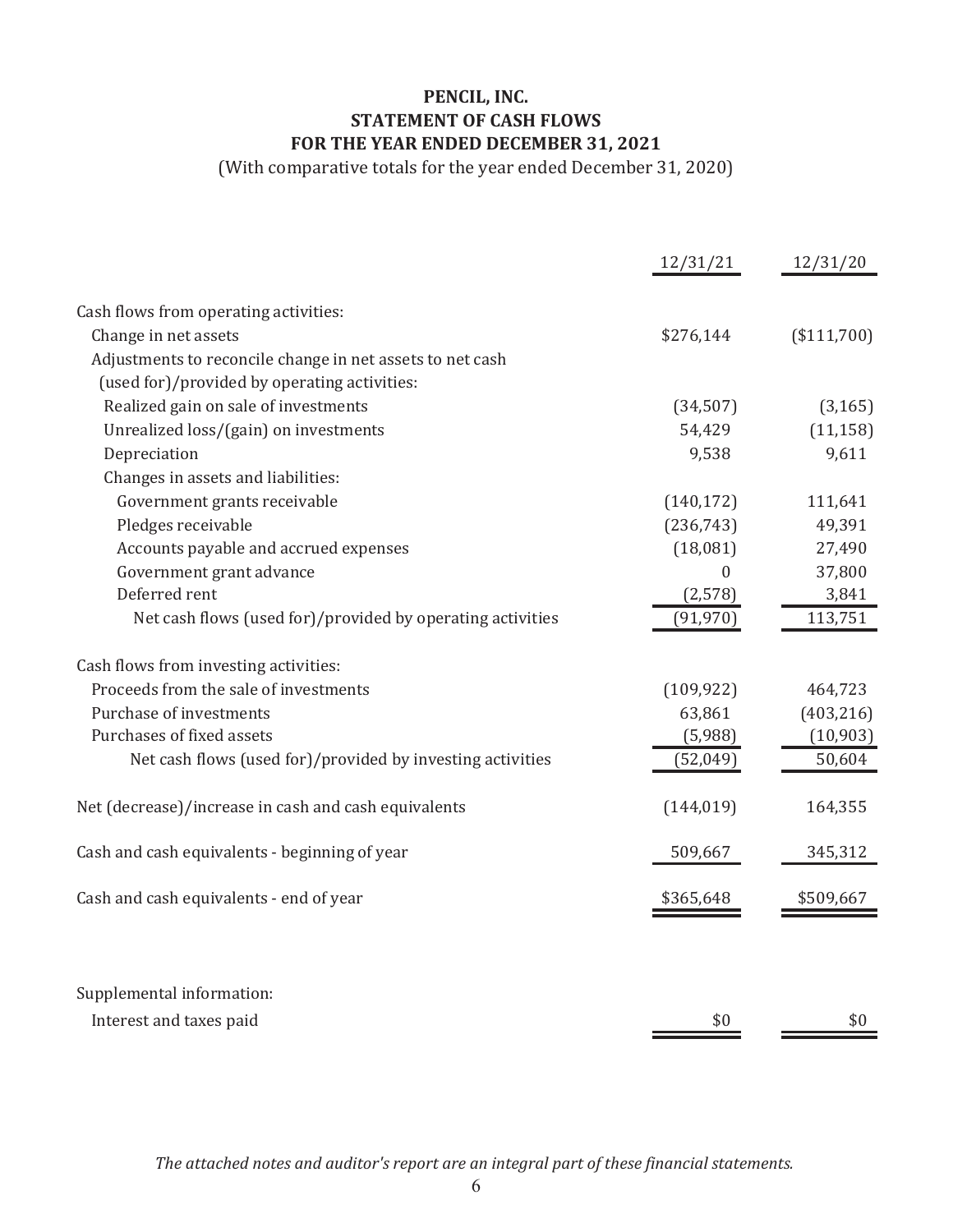## **PENCIL, INC. NOTES TO FINANCIAL STATEMENTS DECEMBER 31, 2021**

#### **Note 1 ‐ Organization**

Pencil, Inc. ("Pencil") was founded in 1995 to develop and coordinate meaningful corporate and community involvement in New York City public education. These financial statements do not reflect programs created by Pencil, Inc. or the contributions raised for those programs as they are run directly by the New York City schools. Pencil, Inc. derives its revenue from soliciting contributions from the general public in New York City.

Pencil was incorporated in the State of New York and has been notified by the Internal Revenue Service that it is exempt from federal income tax under Section  $501(c)(3)$  of the Internal Revenue Code and has not been determined to be a private foundation as defined in Section 509(a).

### **Note 2 ‐ Summary of Significant Accounting Policies**

a. Basis of Accounting

The accompanying financial statements have been prepared using the accrual basis of accounting, which is the process of recognizing revenue and expenses when earned or incurred rather than received or paid.

### b. Basis of Presentation

Pencil reports information regarding their financial position and activities in the following classes of net assets:

- *Net Assets Without Donor Restrictions* represents all activity without donorimposed restrictions as well as activity with donor-imposed restrictions, which expire within the same period.
- *Net Assets With Donor Restrictions* relates to contributions of cash and other assets with donor stipulations that make clear the assets' restriction, either due to a program nature or by the passage of time.
- c. Revenue Recognition

Pencil follows the requirements of the Financial Accounting Standards Board's ("FASB") Accounting Standards Codification ("ASC") 958-605 for recording contributions, which are recognized at the earlier of when cash is received or at the time a pledge becomes unconditional in nature. Contributions that do not contain donor restrictions are recorded in the class of net assets without donor restrictions. Contributions that do contain donor restrictions are recorded in the class of net assets with donor restrictions. When a restriction expires, that is, when a stipulated time restriction ends, or purpose restriction is accomplished, net assets with donor restrictions are reclassified to net assets without donor restrictions. If donor restricted contributions are satisfied in the same period they were received, they are classified in the class of net assets without donor restrictions.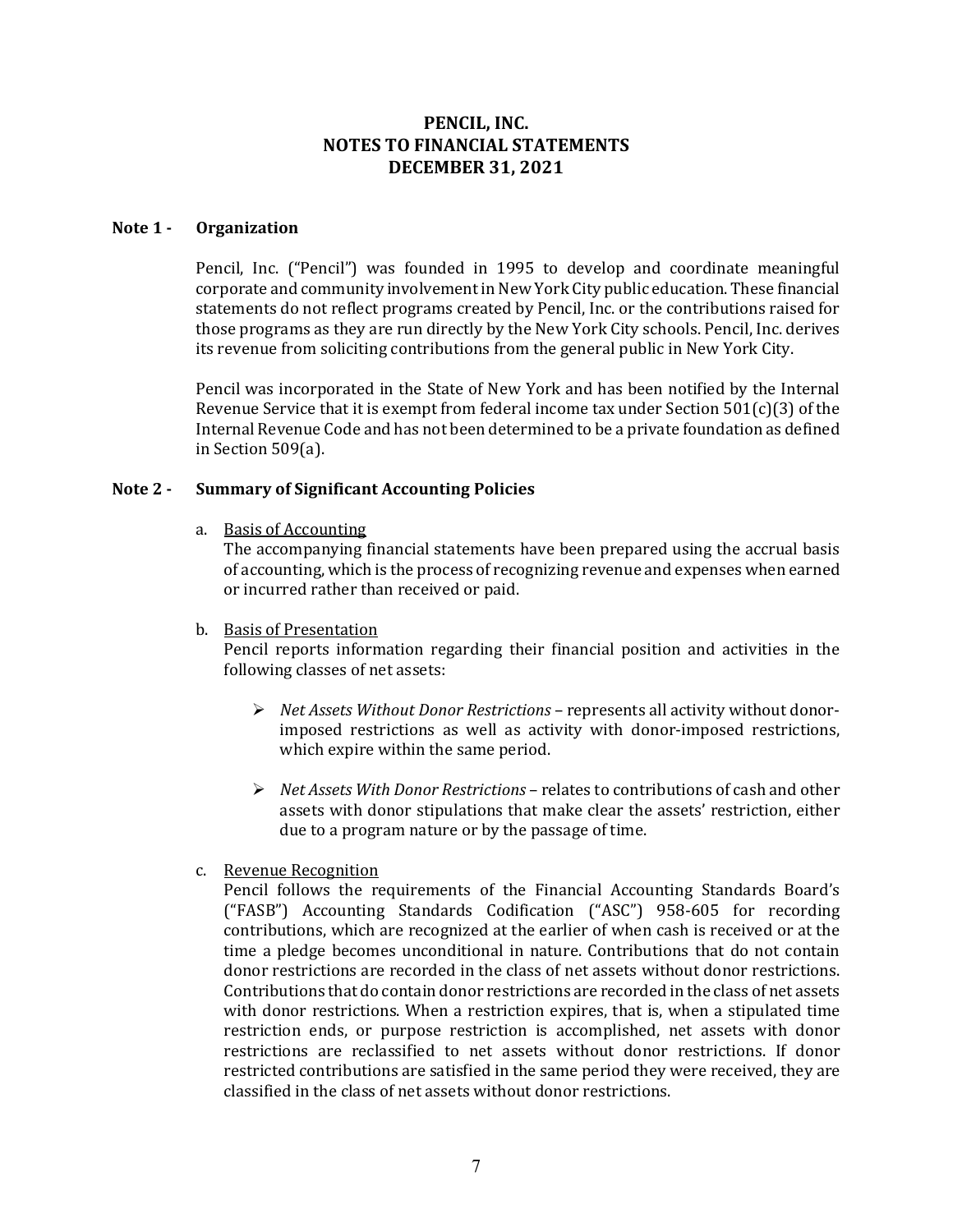Contributions may be subject to conditions which are defined as both a barrier to entitlement and a right of return of payments or release from obligations and are recognized as income once the conditions have been substantially met.

Pencil's government grants are primarily conditional non-exchange transactions and fall under the scope of FASB ASC 958-605*.* Revenue from these transactions is recognized when qualifying expenditures are incurred, performance related outcomes are achieved, and other conditions under the agreements are met. Payments received in advance of conditions being met are recorded as deferred revenue.

Unconditional promises to give that are expected to be received in less than one year are recorded at net realizable value. Those that are due in greater than one year are recorded at fair value which is calculated using risk adjusted present value techniques. Long-term promises to give are treated as time restricted until the period they are due, at which time they will be released from restriction and counted towards operations.

Management has reviewed the collectability of all receivables, factoring in judgement about the creditworthiness and age of the receivable, as well as historical experience. Based on that evaluation, management has determined that no reserve for doubtful accounts is warranted.

d. Cash and Cash Equivalents

Cash and cash equivalents include cash held in checking accounts and money market funds, but exclude cash held as part of the investment portfolio.

e. Concentration of Credit Risk

Financial instruments which potentially subject Pencil to a concentration of credit risk consist of cash, money market accounts, and investment securities which are placed with financial institutions that management deems to be creditworthy. The market value of investments is subject to market fluctuations.

Management believes that the investment policy is prudent for the long-term welfare of Pencil. At year end and at certain times during the year, a significant portion of the funds were in excess of federally insured levels; however, Pencil has not experienced any losses from these accounts due to the failure of any financial institution.

f. Investments

Investments are recorded at fair value, which refers to the price that would be received to sell an asset or paid to transfer a liability (i.e., "exit price") in an orderly transaction between market participants at the measurement date. Realized and unrealized gains and losses are recognized in the statement of activities.

g. Fixed Assets

Purchases of furniture, equipment, and leasehold improvements that are greater than \$1,000 and have a useful life greater than one year are capitalized at cost or, if donated, at their fair value at the date of the gift. Property and equipment are depreciated using the straight-line method over the estimated useful life of the asset.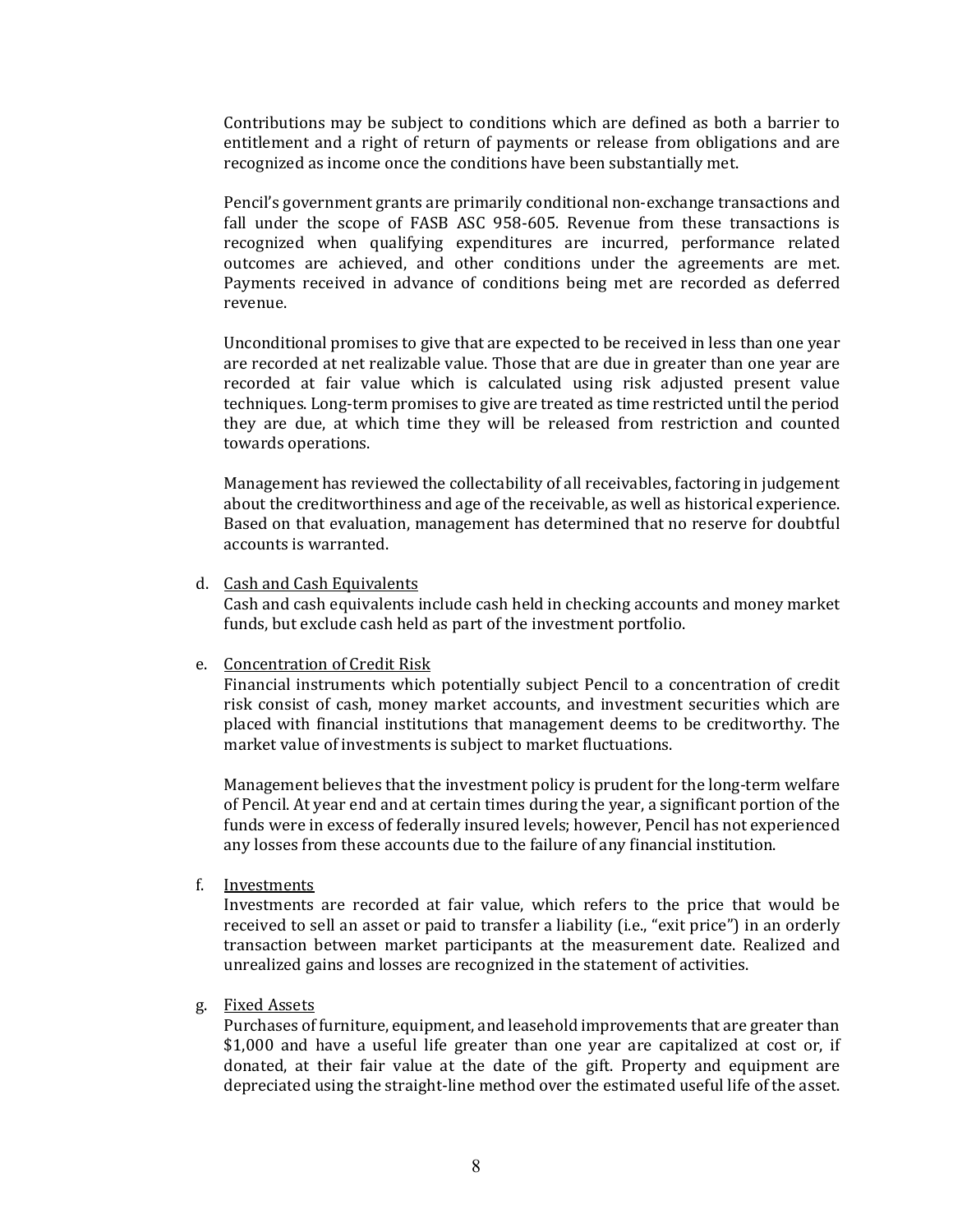## h. Deferred Rent

Pencil records rent expense using the straight-line method and recognizes deferred rent for the cumulative amount that expenses exceed actual payments. In latter stages of the lease, deferred rent will be reduced as the amounts of the payments exceed the expense recorded.

## i. In-Kind Contributions

Donated services are recognized in circumstances where those services create or enhance non-financial assets or require specialized skills, are provided by individuals possessing those skills and would typically need to be purchased if not provided inkind. Donated materials are recorded at the estimated fair value at the date of donation (See Note 7).

Board members and other individuals volunteer their time and perform a variety of services that assist Pencil. These services have not been recorded in the financial statements, as they do not meet the criteria outlined above.

j. Comparative Financial Information

The financial statements include certain prior year summarized comparative information in total but not by net asset class. Such information does not include sufficient detail to constitute a presentation in conformity with accounting principles generally accepted in the United States of America. Accordingly, such information should be read in conjunction with Pencil's audited financial statements for the year ended December 31, 2020, from which the summarized information was derived.

k. Advertising

The cost of advertising is expensed as incurred.

## l. Management Estimates

The preparation of financial statements in accordance with accounting principles generally accepted in the United States of America requires management to make estimates and assumptions that affect certain reported amounts and disclosures. Actual results could differ from those estimates.

## m. Functional Allocation of Expenses

The costs of providing various programs and other activities have been summarized on a functional basis in the financial statements. Accordingly, certain costs have been allocated among the programs and supporting services benefited.

The following expenses were allocated using time and effort as the basis:

- Salaries, payroll taxes and benefits
- Occupancy
- Supplies, materials and office expenses
- Telephone and information technology
- Equipment
- Depreciation
- Consulting
- Insurance
- Other expenses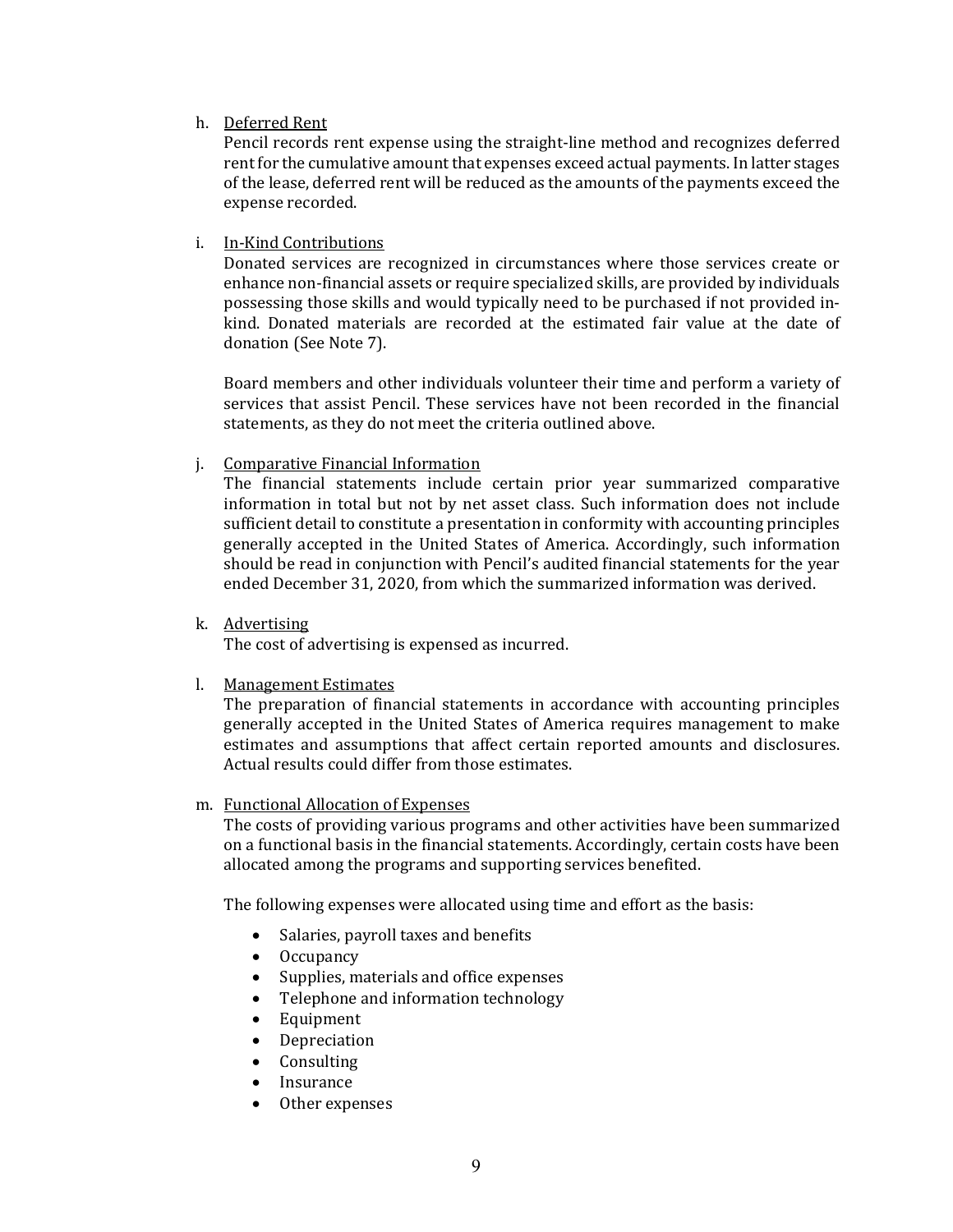All other expenses have been charged directly to the applicable program or supporting services.

n. Accounting for Uncertainty of Income Taxes Pencil does not believe its financial statements include any material, uncertain tax

positions. Tax filings for periods ending December 31, 2018 and later are subject to examination by applicable taxing authorities.

o. New Accounting Pronouncements

FASB issued Accounting Standards Update ("ASU") No. 2020-07, *Presentation and Disclosures by Not‐for‐Profit Entities for Contributed Nonfinancial Assets*, which becomes effective for the December 31, 2022 year with early adoption permitted. This ASU focuses on improving transparency in the reporting of contributed nonfinancial assets and requires a separate line-item presentation on the statement of activities and additional disclosures.

FASB issued ASU No. 2016-02, *Leases*. The ASU which becomes effective for the December 31, 2022 year, requires the full obligation of long-term leases to be recorded as a liability with a corresponding "right to use asset" on the statement of financial position.

Pencil is in the process of evaluating the impact these standards will have on future financial statements.

## **Note 3 ‐ Investments**

Investments are recorded at fair value. Accounting standards have established a fair value hierarchy giving the highest priority to quoted market prices in active markets and the lowest priority to unobservable data.

The fair value hierarchy is categorized into three levels based on the inputs as follows:

- Level 1 Valuations based on unadjusted quoted prices in active markets for identical assets or liabilities that Pencil has the ability to access.
- Level 2 Valuations based on quoted prices in markets that are not active or for which all significant inputs are observable, either directly or indirectly.
- Level 3 Valuations based on inputs that are unobservable and significant to the overall fair value measurement.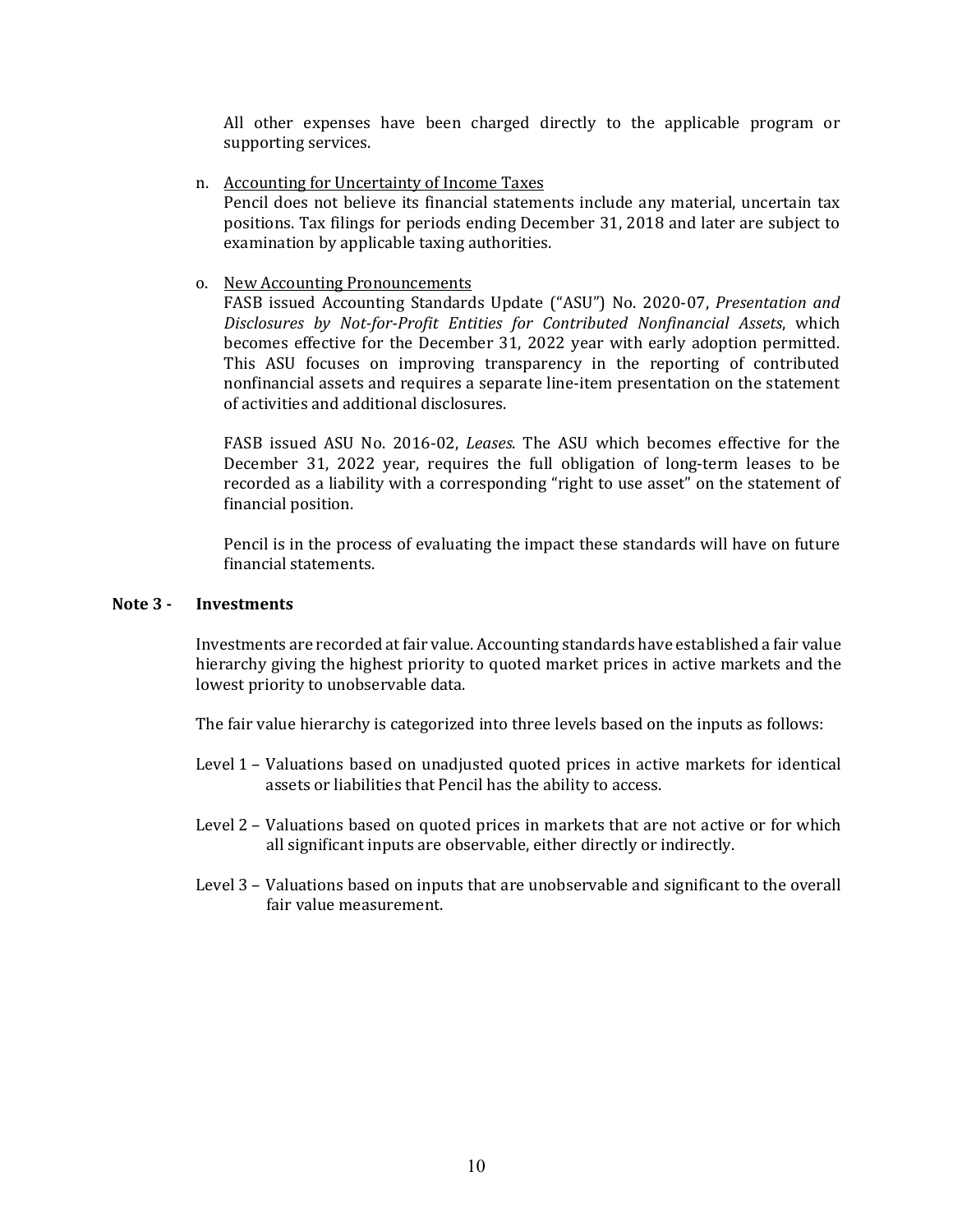Investments can be summarized as follows:

|                                   |           | December 31, 2021 |                |  |
|-----------------------------------|-----------|-------------------|----------------|--|
|                                   | Level 1   | <u>Level 2</u>    | Total          |  |
| Certificates of deposit           | \$0       | \$300,310         | \$300,310      |  |
| Mutual funds                      | 252,075   | O                 | 252,075        |  |
| Exchange traded funds:            |           |                   |                |  |
| Short-term bonds                  | 453,584   | $\theta$          | 453,584        |  |
| Corporate fixed income:           |           |                   |                |  |
| Consumer cyclical                 | $\theta$  | 160,066           | 160,066        |  |
| Healthcare                        | $\Omega$  | 65,465            | 65,465         |  |
| Industrial                        |           | 33,677            | 33,677         |  |
| Subtotal                          | 705,659   | 559,518           | 1,265,177      |  |
| Money market funds and other cash | 0         | 115,165           | <u>115,165</u> |  |
| Total                             | \$705,659 | \$674,683         | \$1,380,342    |  |

|                                   |         | December 31, 2020 |                    |  |
|-----------------------------------|---------|-------------------|--------------------|--|
|                                   | Level 1 | Level 2           | Total              |  |
| Certificates of deposit           | \$0     | \$302,378         | \$302,378          |  |
| Mutual funds                      | 251,978 | $\theta$          | 251,978            |  |
| Exchange traded funds:            |         |                   |                    |  |
| Short-term bonds                  | 441,820 | $\Omega$          | 441,820            |  |
| Corporate fixed income:           |         |                   |                    |  |
| Energy                            | 0       | 25,188            | 25,188             |  |
| Consumer cyclical                 | 0       | 166,642           | 166,642            |  |
| Healthcare                        | 0       | 59,493            | 59,493             |  |
| Industrial                        |         | 34,230            | 34,230             |  |
| Subtotal                          | 693,798 | 587,931           | 1,281,729          |  |
| Money market funds and other cash |         | 110,274           | 110,274            |  |
| Total                             | \$693.  | \$698,205         | <u>\$1,392,003</u> |  |

Level 1 securities are valued at the closing price reported on the active market they are traded on. Level 2 securities are valued using observable market inputs for securities that are similar to those owned. This method produces a fair value calculation that may not be indicative of net realizable value or reflective of future values. The use of different methodologies or assumptions to determine the fair value of certain financial instruments could result in different fair value measurements.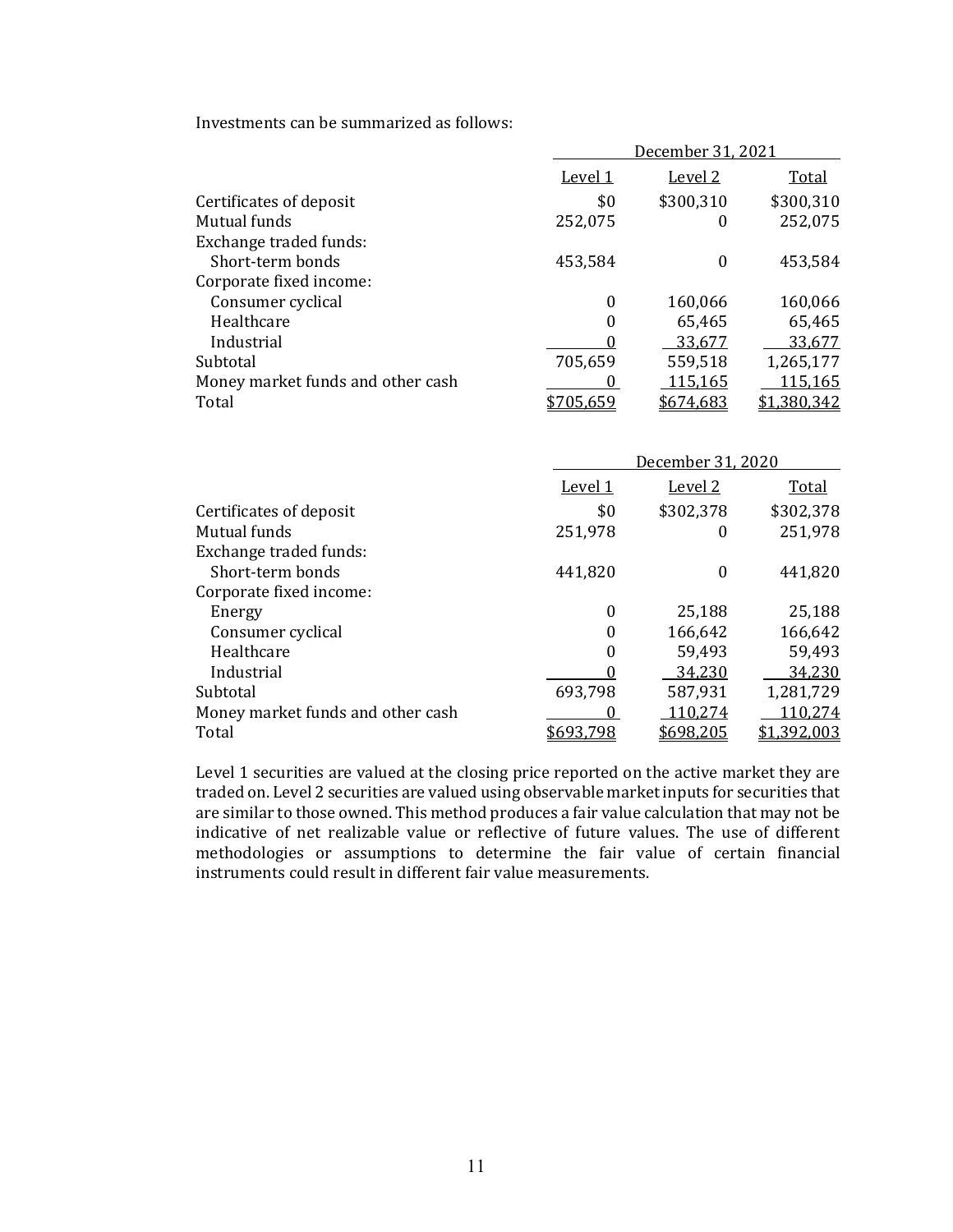#### **Note 4 ‐ Fixed Assets**

Fixed assets can be summarized as follows:

|                                          | 12/31/21   | 12/31/20   |
|------------------------------------------|------------|------------|
| Computer hardware and software (5 years) | \$62,438   | \$56,450   |
| Furniture and equipment (5 years)        | 25,056     | 25,056     |
| Leasehold improvements (5 years)         | 591,669    | 591,669    |
|                                          | 679,163    | 673,175    |
| Less: accumulated depreciation           | (667, 042) | (657, 504) |
| Total fixed assets, net                  |            | \$15.671   |

#### **Note 5 ‐ Net Assets With Donor Restrictions**

Net assets with donor restrictions can be summarized as follows:

|                       |                |               | December 31, 2021 |                |
|-----------------------|----------------|---------------|-------------------|----------------|
|                       |                |               | Released          |                |
|                       | <b>Balance</b> |               | from              | <b>Balance</b> |
|                       | 1/1/21         | Contributions | Restrictions      | 12/31/21       |
| Program restrictions: |                |               |                   |                |
| Partnership Program   | \$361,000      | \$592,000     | (\$564,000)       | \$389,000      |
| Internship Program    | 70,000         | 146,000       | (143,000)         | 73,000         |
| Total                 | \$431,000      | \$738,000     | ( \$707,000]      | \$462,000      |
|                       |                |               |                   |                |
|                       |                |               | December 31, 2020 |                |
|                       |                |               | Released          |                |
|                       | <b>Balance</b> |               | from              | <b>Balance</b> |
|                       | 1/1/20         | Contributions | Restrictions      | 12/31/20       |
| Program restrictions: |                |               |                   |                |
| Partnership Program   | \$345,900      | \$519,000     | (\$503,900)       | \$361,000      |
| Internship Program    | 72,500         | 95,000        | (97,500)          | 70,000         |
| Total                 | \$418,400      | \$614,000     | ( \$601,400]      | \$431,000      |

#### **Note 6 ‐ Paycheck Protection Program**

During the year ended December 31, 2020, Pencil obtained a loan from the Small Business Administration ("SBA") in the amount of \$377,840 through the Paycheck Protection Program ("PPP"). Terms of the loan indicated that if certain conditions were met, which included maintaining average work forces during periods subsequent to receipt of the loan funds that were greater than pre-determined historical periods, that the loan, or a portion thereof, would be forgiven. Pencil accounts for the PPP loans as a contribution in accordance with FASB ASC 958-605. The conditions for forgiveness of this loan were met during the year ended December 31, 2020 and the full amount was recognized as revenue during the year then ended. On November 2, 2020, full forgiveness was approved by the SBA.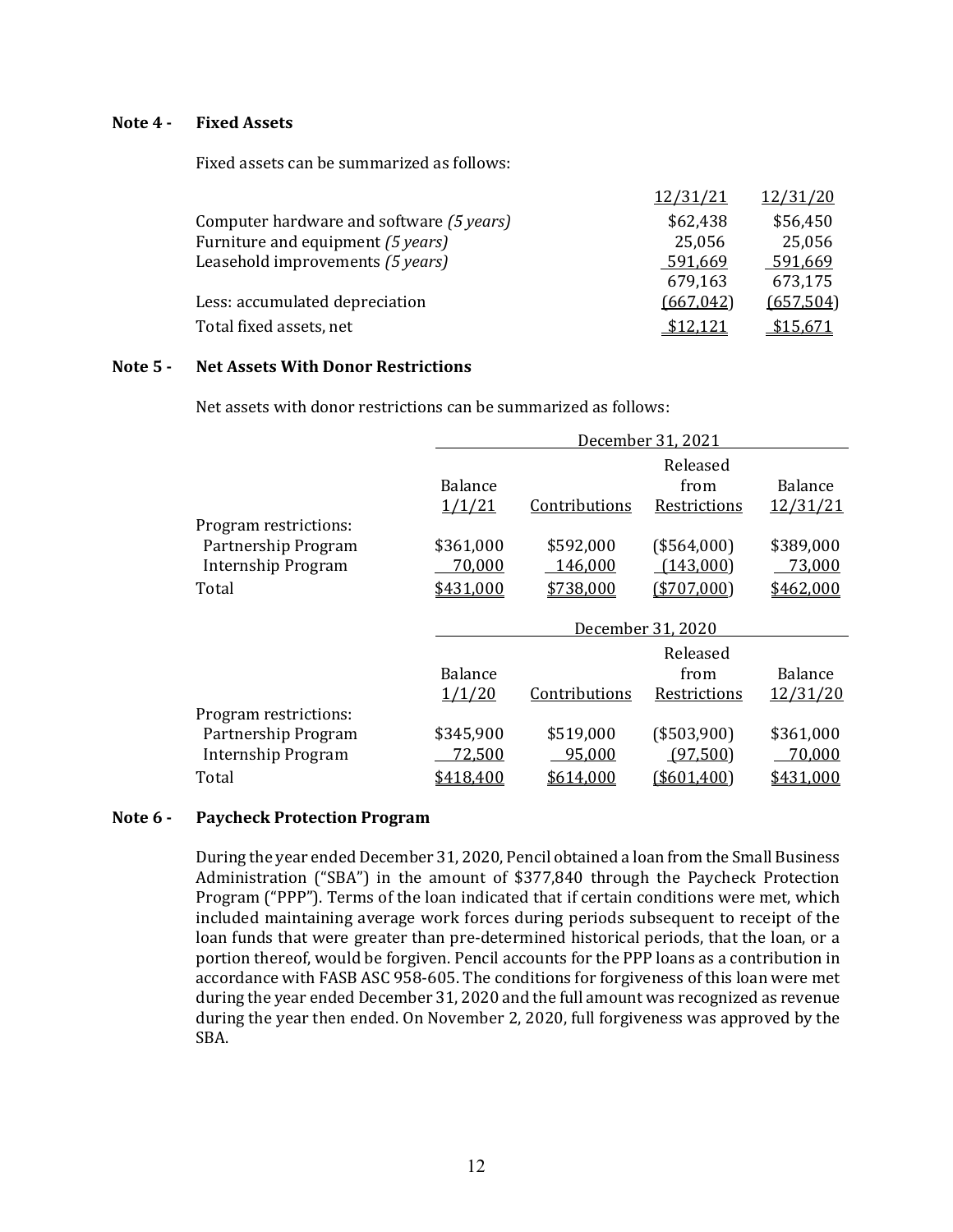During the year ended December 31, 2021, Pencil obtained a second PPP loan in the amount of \$382,485. Terms of the second loan are the same as described above. The conditions for forgiveness of this loan were met during the year ended December 31, 2021 and the full amount was recognized as revenue during the year then ended. On June 14, 2021, full forgiveness was approved by the SBA.

## **Note 7 ‐ In‐Kind Contributions**

In-kind contributions were allocated as follows:

|                               |                 |                   | December 31, 2021  |                  |
|-------------------------------|-----------------|-------------------|--------------------|------------------|
|                               |                 | Management<br>and |                    |                  |
|                               | <u>Programs</u> | <b>General</b>    | <u>Fundraising</u> | <b>Total</b>     |
| Video production              | \$25,050        | \$0               | \$25,050           | \$50,100         |
| Travel, training and meetings | 0               | 0                 | 7,200              | 7,200            |
| Professional fees             |                 | 25,744            |                    | 25,744           |
| Consulting                    |                 | 3,600             |                    | 3,600            |
| Total                         | \$25,050        | \$29,344          | \$32,250           | <u>\$86,644</u>  |
|                               |                 |                   | December 31, 2020  |                  |
|                               |                 | Management<br>and |                    |                  |
|                               | <u>Programs</u> | General           | <b>Fundraising</b> | <b>Total</b>     |
| Video production              | \$50,000        | \$0               | \$0                | \$50,000         |
| Travel, training and meetings | 14,144          | 0                 | 0                  | 14,144           |
| Professional fees             | 0               | 53,589            | 0                  | 53,589           |
| Consulting                    | 87,948          | 9,596             |                    | 97,544           |
| Total                         | \$152,092       | \$63,185          | \$0                | <u>\$215,277</u> |

### **Note 8 ‐ Retirement Plan**

Pencil has adopted a tax deferred 401(k) retirement plan for their employees. All employees are eligible to participate and can designate a percentage of their salaries subject to regulatory limits, to be contributed to the plan on a pre-tax basis. Effective, April 1, 2017, Pencil began providing matching contributions by contributing up to 1% of an employee's salary to the plan. As of February 1, 2020, Pencil increased the matching contribution rate to 2%. During 2021 and 2020 Pencil made contributions totaling \$28,957 and \$29,773 to the plan, respectively.

### **Note 9 ‐ Commitments**

Pencil has a lease for office space which was initially set to expire on July 31, 2020 and was extended until 2023. Total rent expense was \$359,025 and \$365,096 for 2021 and 2020, respectively. Future minimum payments are as follows:

| Year ending: | December 31, 2022 | \$333,923 |
|--------------|-------------------|-----------|
|              | December 31, 2023 | 197,042   |
| Total        |                   | \$530,965 |